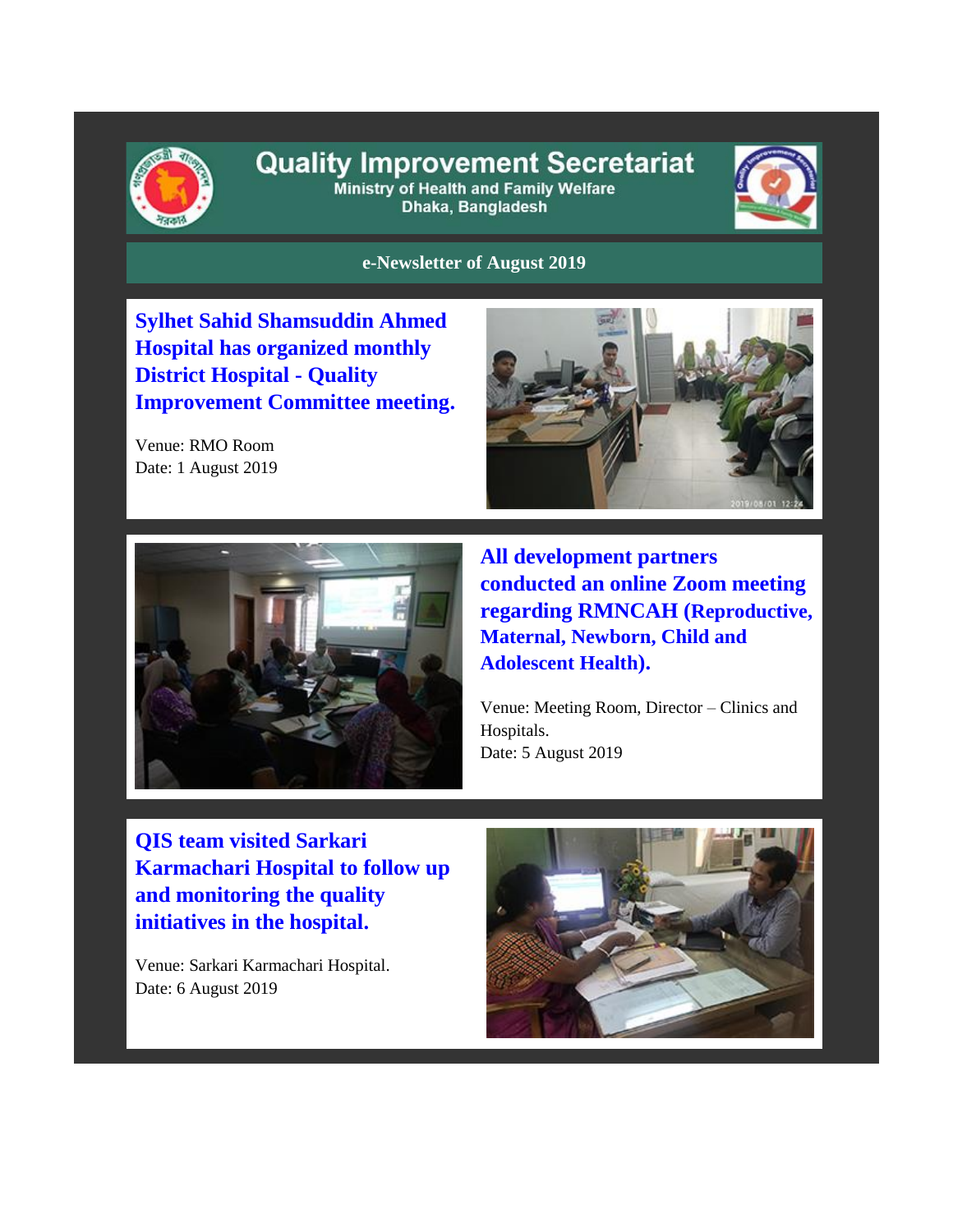

**District Hospital – Quality Improvement Committee meeting held in District Sadar Hospital, Satkhira. Chaired by Civil Surgeon Dr. Abu Shaheen.**

Venue: Conference Room, Sadar Hospital. Date: 6 August 2019

**QIS team visited Dr. Sirazul Islam Medical College & Hospital (Dr.SIMCH) for monitoring of Dengue management regarding price list of CBC, NS1 and Dengue antibody IgM, IgG.**

Venue: Dengue Ward, Dr. SIMCH. Date: 18 August 2019





**District Hospital – Quality Improvement Committee meeting held in District Sadar Hospital, Sunamganj. Dr. Ashutush Das (CS cum Superintendent) presided over the meeting.** 

Venue: Superintendent's Room. Date: 19 August 2019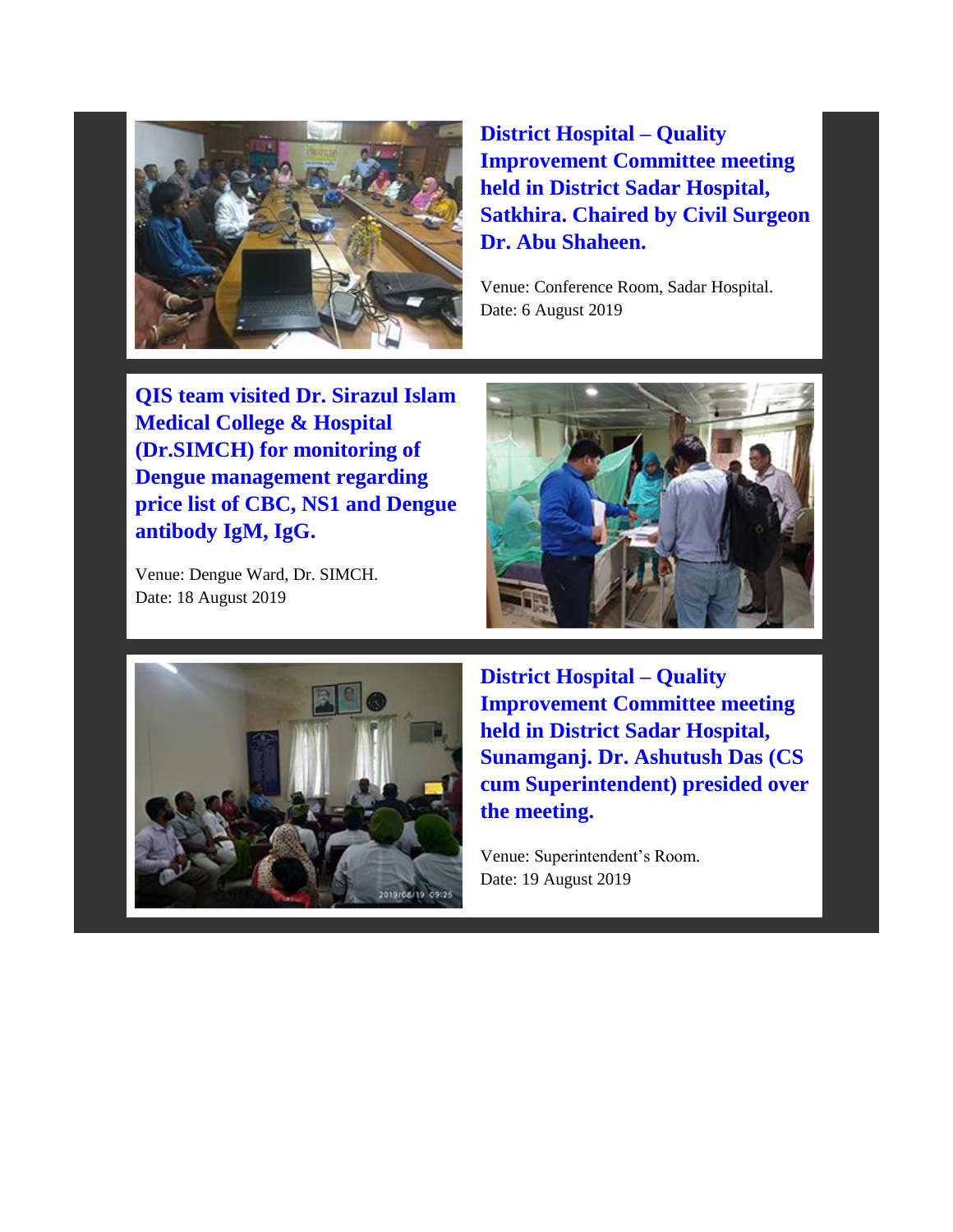**QIS team visited Asgar Ali Hospital for reviewing dengue patient's treatments according to the national dengue guideline and checked price list of CBC, NS1 and Dengue antibody IgM, IgG.**

Venue: Asgar Ali Hospital. Date: 21 August 2019





**Meeting with the deputy director of Sir Salimullah Medical College & Mitford Hospital along with Deputy Nursing Superintendent for formation of WITs and monitoring teams.**

Venue: Office Room, Deputy Director. Date: 22 August 2019

**Chuadanga Sadar Hospital has organized monthly District Hospital - Quality Improvement Committee meeting.**

Venue: Conference Room, Sadar Hospital, Chuadanga. Date: 22 August 2019

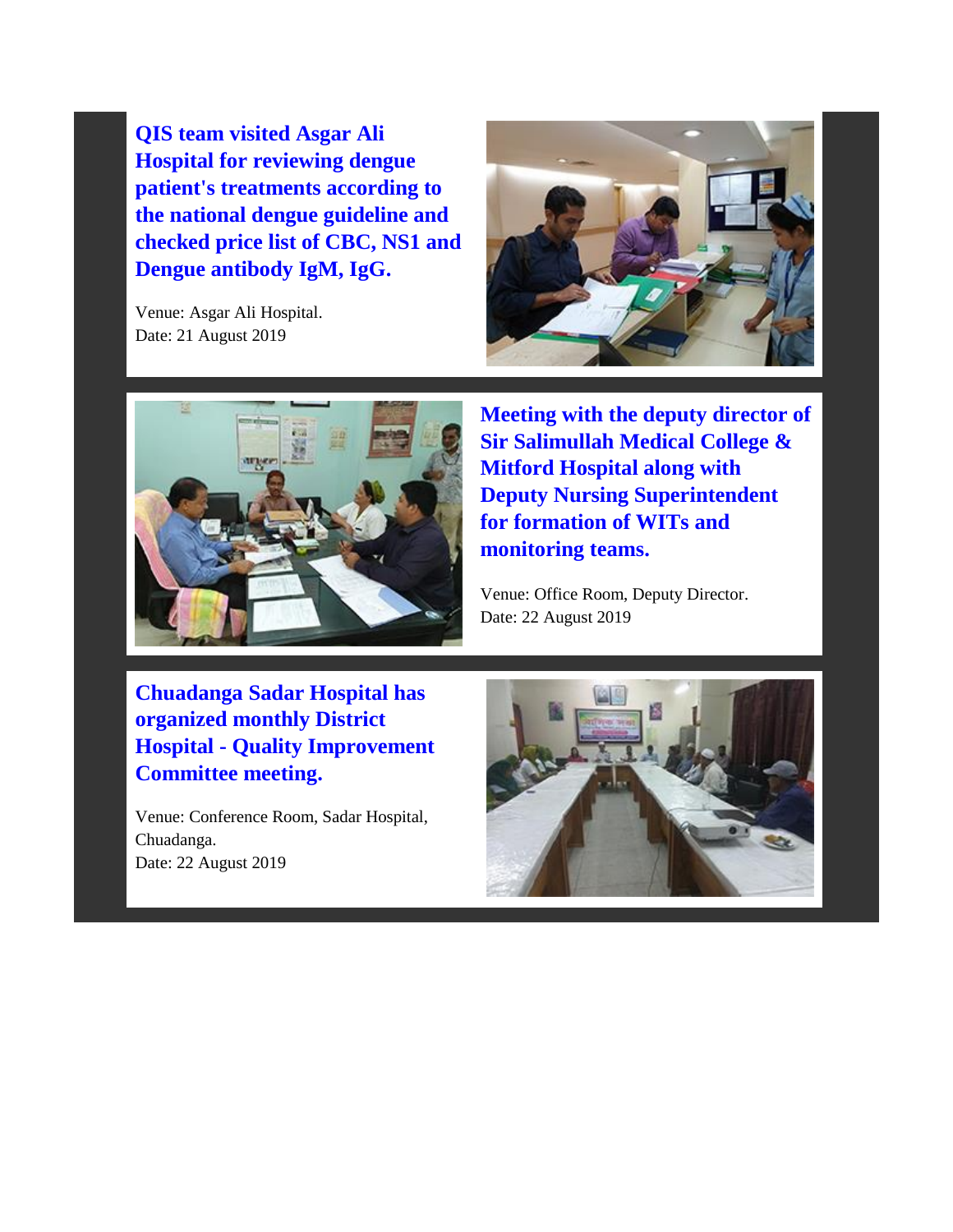

**Moulvibazar 250 Bed District Hospital has organized monthly District Hospital - Quality Improvement Committee meeting. Dr. Partha Sarathi Kanango, Superintendent presided over the meeting.** 

Venue: Conference Room, District Hospital. Date: 26 August 2019

**Comilla 250 Beds General Hospital has organized monthly District Hospital - Quality Improvement Committee meeting.**

Venue: Office Room, Hospital Superintendent. Date: 26 August 2019





**Habiganj 250 Bed District Hospital has organized monthly District Hospital - Quality Improvement Committee meeting. Dr. Rathindra Chandra Deb, Superintendent presided over the meeting.** 

Venue: Conference Room, District Hospital. Date: 27 August 2019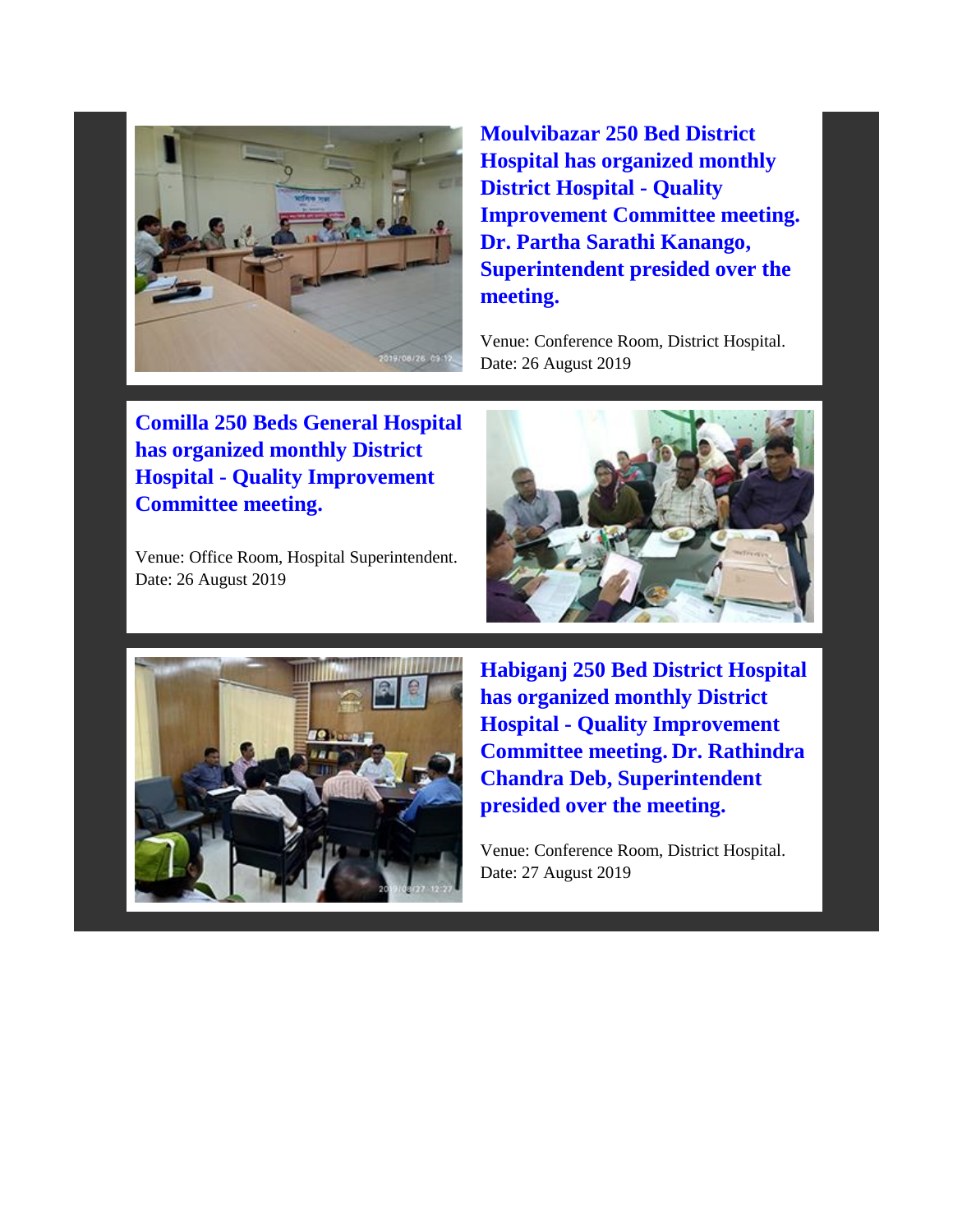## **Sadar Hospital Faridpur has organized monthly District Hospital - Quality Improvement Committee meeting.**

Venue: Conference Room, Sadar Hospital, Faridpur. Date: 27 August 2019





#### **Workshop on RMNCAH Country Implementation status review.**

Venue: Conference Room, DGHS (new building). Date: 27 August 2019

## **Stakeholder's consultation on Quality Improvement for MNH services held on 28th August 2019.**

Venue: Conference Room, DGHS (new building). Date: 28 August 2019